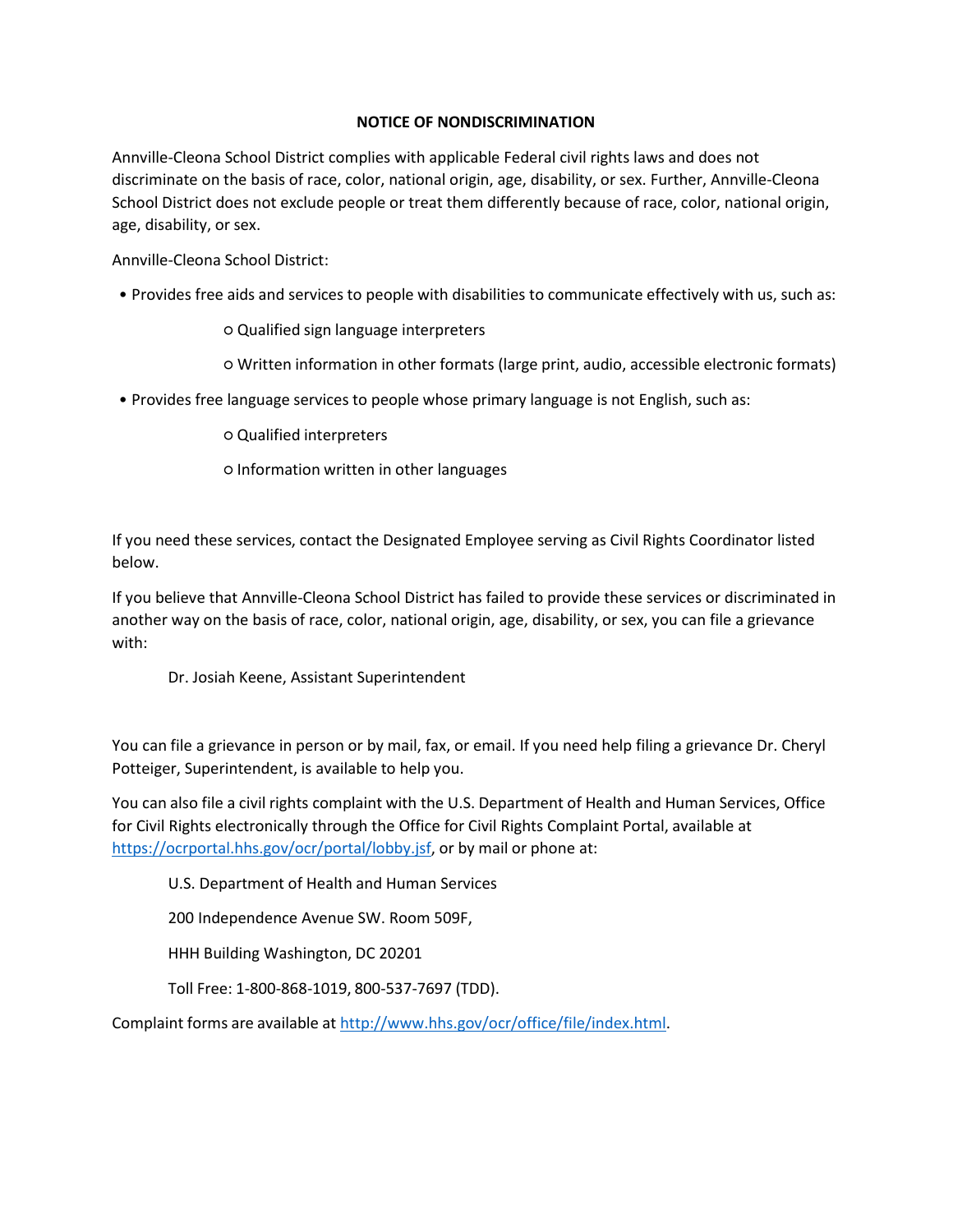Spanish

ATENCIÓN: si habla español, tiene a su disposición servicios gratuitos de asistencia lingüística. Llame al 1-717-867-7600 (TTY: 1-717-867-7600).

Chinese

注意:如果您使用繁體中文,您可以免費獲得語言援助服務。請致電 1-717-867-7600(TTY:1 717-867-7600。

Vietnamese

CHÚ Ý: Nếu bạn nói Tiếng Việt, có các dịch vụ hỗ trợ ngôn ngữ miễn phí dành cho bạn. Gọi số 1-717- 867-7600 (TTY: 1-717-867-7600).

Korean

주의: 한국어를 사용하시는 경우, 언어 지원 서비스를 무료로 이용하실 수 있습니다. 1-717-867- 7600 (TTY: 1-717-867-7600)번으로 전화해 주십시오.

#### Russian

ВНИМАНИЕ: Если вы говорите на русском языке, то вам доступны бесплатные услуги перевода. Звоните 1-717-867-7600 (телетайп: 1-717-867-7600).

Arabic

اتصل برقم .اللغوية تتوافر لك بالمجان المساعدة خدمات فإن ،اللغة اذكر كنت تتحدث إذا :ظةملحو (7600-717-867) م

وال�كم الصم ھاتف.0067-768-717-1

French Creole

ATANSYON: Si w pale Kreyòl Ayisyen, gen sèvis èd pou lang ki disponib gratis pou ou. Rele

1-(717-867-7600 (TTY: 1-717-867-7600).

French

ATTENTION : Si vous parlez français, des services d'aide linguistique vous sont proposés gratuitement. Appelez le 1-717-867-7600 (ATS : 1-717-867-7600).

Polish

UWAGA: Jeżeli mówisz po polsku, możesz skorzystać z bezpłatnej pomocy językowej. Zadzwoń pod numer 1-717-867-7600 (TTY: 1-717-867-7600).

#### Portuguese

ATENÇÃO: Se fala português, encontram-se disponíveis serviços linguísticos, grátis. Ligue para 1-717- 867-7600 (TTY: 1-(717-867-7600).